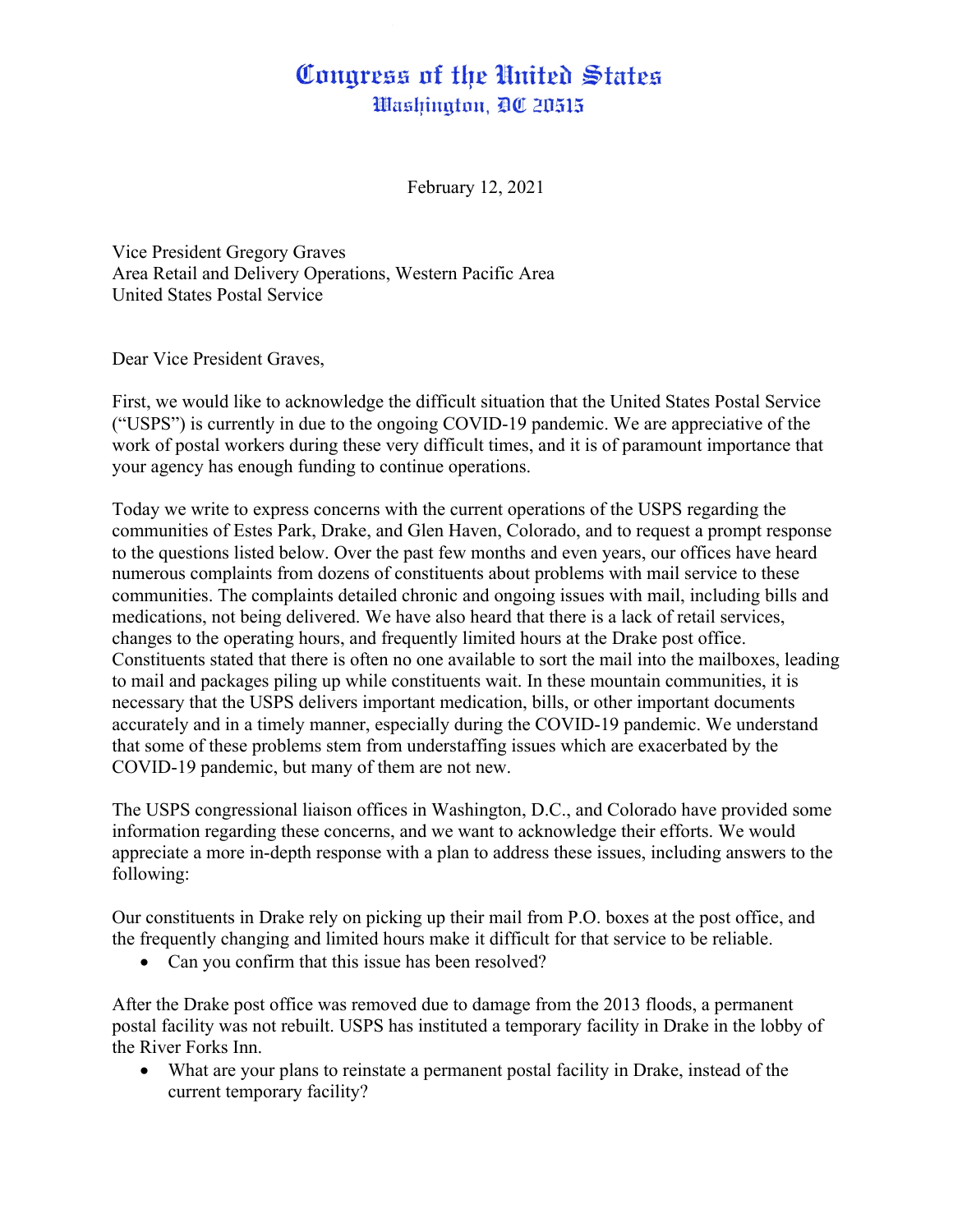As you know, constituents in Estes Park, Drake, and Glen Haven have been contacting us since at least 2018 with concerns about the Estes Park post office, including missing mail and packages, mail delivered to incorrect addresses or incorrectly returned to sender, poor customer service, and a perceived hostile work environment for employees. We continue to hear these concerns.

• What is USPS currently doing to address these issues? More generally, what criteria have to be met for just cause to replace management at post offices?

We understand that the Estes Park postmaster is currently borrowing staff from other offices to staff Drake and Glen Haven and are appreciative of their efforts to increase staffing. However, it seems critical that additional efforts are made to permanently increase and retain additional staff, as these inconsistencies have been ongoing and we are continuing to hear complaints from constituents about delays in their mail delivery.

• What steps have you taken to hire additional postal workers in these facilities, or to bring in additional workers from nearby post offices to help with the staff shortages? Are you supporting pay increases or other methods to attract additional postal workers to the Estes Park, Drake, and Glen Haven post offices? Do you have a long-term plan in place to address the chronic understaffing issues in mountain and rural post offices?

We have heard concerns from constituents that their mail is not being delivered because of minor differences between the way their mail is addressed and the USPS address standards.

• Have you clearly communicated with constituents what these guidelines are, and in what scenarios packages or mail would be returned to sender? Is there a way you can facilitate the delivery of packages that may not be addressed properly but that are addressed in such a way that the destination is evident?

Regarding P.O. boxes in Glen Haven, our current understanding from USPS is that the HOA at The Retreat in Glen Haven made a decision in the fall of 2020 to forego the USPS offer to place a cluster box in their community, and that USPS therefore would begin to formally require residents to pay for P.O. boxes. However, some residents dispute that the HOA reached this decision or were unaware of any such decision.

- Can you please explain the reasoning for the USPS decision to charge Glen Haven and Drake residents for P.O. boxes beginning in February 2020 when they had not been charged for P.O. boxes in the years prior to that?
- Can you please provide us with documentation of the HOA decision and other documentation regarding your outreach to the community prior to this decision? Given that the decision was made in the fall, what are you planning to do regarding Glen Haven residents who have already paid for their P.O. boxes, and notifying these residents of this plan?
- Our understanding is that the USPS is currently in similar negotiations with Drake residents in the Storm Mountain community. What is the status of these negotiations? Are residents being refunded what they have been required to pay for P.O. boxes, or have you suspended those charges until a formal decision is made?